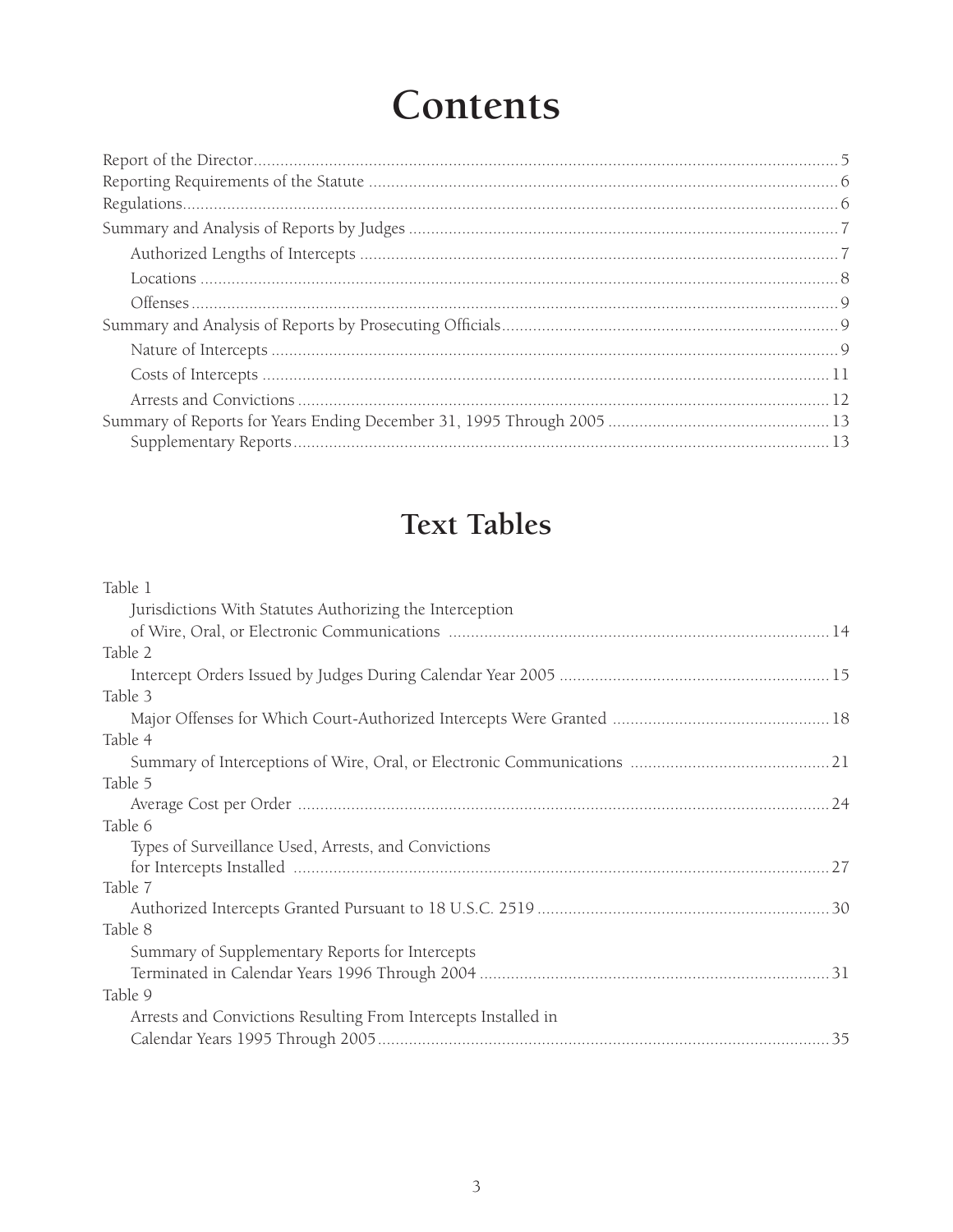# **Appendix Tables**

| Table A-1: United States District Courts |  |
|------------------------------------------|--|
|                                          |  |
| Table A-2: United States District Courts |  |
|                                          |  |
| Table B-1: State Courts                  |  |
|                                          |  |
| Table B-2: State Courts                  |  |
|                                          |  |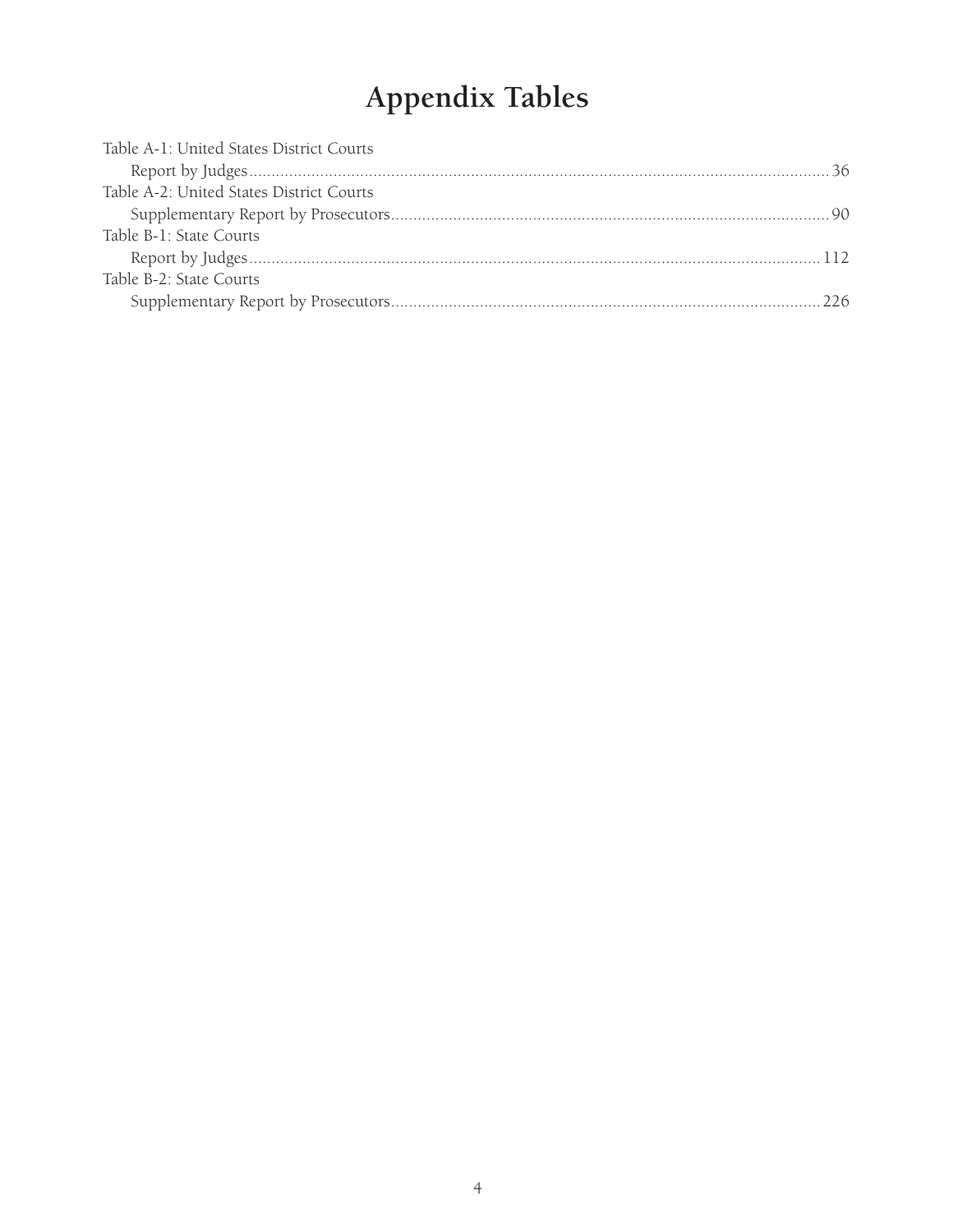# **Report of the Director of the Administrative Office of the United States Courts**

**on**

# **Applications for Orders Authorizing or Approving the Interception of Wire, Oral, or Electronic Communications**

The Omnibus Crime Control and Safe Streets Act of 1968 requires the Administrative Office of the United States Courts (AO) to report to Congress the number and nature of federal and state applications for orders authorizing or approving the interception of wire, oral, or electronic communications. The statute requires that specific information be provided to the AO, including the offense(s) under investigation, the location of the intercept, the cost of the surveillance, and the number of arrests, trials, and convictions that directly result from the surveillance. This report covers intercepts concluded between January 1, 2005, and December 31, 2005, and provides supplementary information on arrests and convictions resulting from intercepts concluded in prior years.

A total of 1,773 intercepts authorized by federal and state courts were completed in 2005, an increase of 4 percent compared to the number terminated in 2004. One application was denied. The number of applications for orders by federal authorities fell 14 percent to 625. The number of applications reported by state prosecuting officials grew 17 percent to 1,148, with three more state jurisdictions providing reports than in 2004. Wiretaps installed were in operation an average of 43 days per wiretap in 2005, the same as in 2004. The average number of persons whose communications were intercepted dropped from 126 per wiretap order in 2004 to 107 per order in 2005. The average percentage of intercepted communications that were incriminating was 22 percent in 2005, compared to 21 percent in 2004.

Public Law 106-197 amended 18 U.S.C. 2519(2)(b) to require that reporting should reflect the number of wiretap applications granted for which encryption was encountered and whether such encryption prevented law enforcement officials from obtaining the plain text of communications intercepted pursuant to the court orders. In 2005, no instances were reported of encryption's being encountered during a federal wiretap. State jurisdictions reported 13 instances in which encryption was encountered in wiretaps terminated in 2005; however, in none of these instances did the encryption prevent law enforcement officials from obtaining the plain text of communications intercepted.

The appendix tables of this report list all intercepts reported by judges and prosecuting officials for 2005. Appendix Table A-1 shows reports filed by federal judges and federal prosecuting officials. Appendix Table B-1 presents the same information for state judges and state prosecuting officials. Appendix Tables A-2 and B-2 contain information from the supplementary reports submitted by prosecuting officials about additional arrests and trials in 2005 arising from intercepts initially reported in prior years.

Pursuant to 18 U.S.C. 2519(2), prosecutors must submit wiretap reports to the AO no later than January 31 of each year. This office, as is customary, sends a letter to the appropriate officials every year reminding them of the statutory mandate. Nevertheless, each year reports are received after the deadline has passed, and the filing of some reports may be delayed to avoid jeopardizing ongoing investigations. The percentage of missing state and local prosecutors' reports was 3 percent, the same as in 2004. Information received after the deadline will be included in next year's *Wiretap Report.* The AO is grateful for the cooperation and the prompt response we received from many officials around the nation.

 Leonidas Ralph Mecham **Director**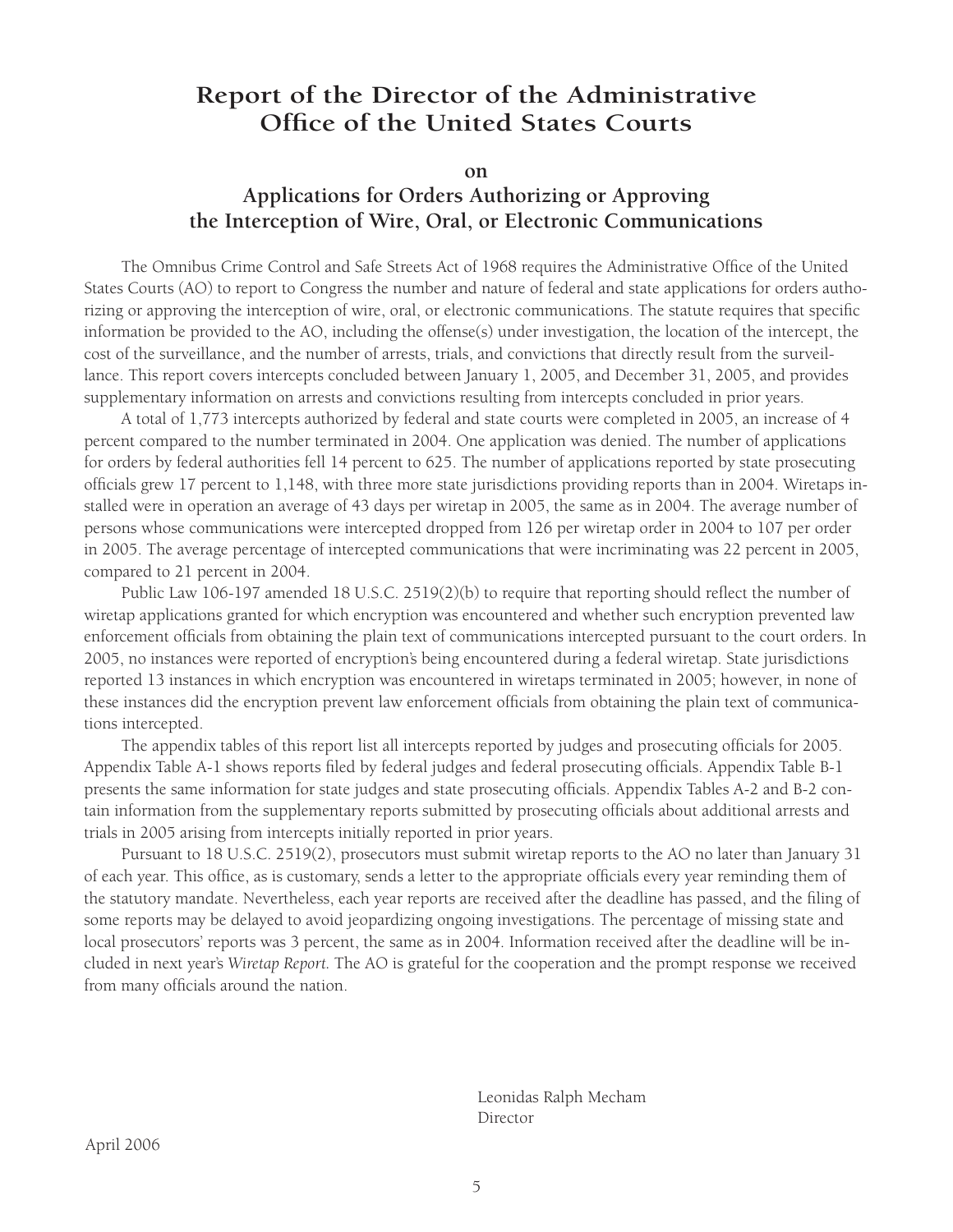# **Applications for Orders Authorizing or Approving the Interception of Wire, Oral, or Electronic Communications**

## **Reporting Requirements of the Statute**

Each federal and state judge is required to file a written report with the Director of the Administrative Office of the United States Courts (AO) on each application for an order authorizing the interception of a wire, oral, or electronic communication (18 U.S.C. 2519(1)). This report is to be furnished within 30 days of the denial of the application or the expiration of the court order (after all extensions have expired). The report must include the name of the official who applied for the order, the offense under investigation, the type of interception device, the general location of the device, and the duration of the authorized intercept.

Prosecuting officials who applied for interception orders are required to submit reports to the AO each January on all orders that were terminated during the previous calendar year. These reports contain information related to the cost of each intercept, the number of days the intercept device was actually in operation, the total number of intercepts, and the number of incriminating intercepts recorded. Results such as arrests, trials, convictions, and the number of motions to suppress evidence related directly to the use of intercepts also are noted.

Neither the judges' reports nor the prosecuting officials' reports contain the names, addresses, or phone numbers of the parties investigated. The AO is **not** authorized to collect this information.

This report tabulates the number of applications for interceptions that were granted or denied, as reported by judges, as well as the number of authorizations for which interception devices were installed, as reported by prosecuting officials. No statistics are available on the number of devices installed for each authorized order. This report does not include interceptions regulated by the Foreign Intelligence Surveillance Act of 1978 (FISA).

No report to the AO is required when an order is issued with the consent of one of the principal parties to the communication. Examples of such situations include the use of a wire interception to investigate

obscene phone calls, the interception of a communication to which a police officer or police informant is a party, or the use of a body microphone. Also, no report to the AO is required for the use of a pen register (a device attached to a telephone line that records or decodes impulses identifying the numbers dialed from that line) unless the pen register is used in conjunction with any wiretap devices whose use must be reported. Pursuant to 18 U.S.C. 3126, the U.S. Department of Justice collects and reports data on pen registers and trap and trace devices.

#### **Regulations**

The Director of the AO is empowered to develop and revise the reporting regulations and reporting forms for collecting information on intercepts. Copies of the regulations, the reporting forms, and the federal wiretapping statute may be obtained by writing to the Administrative Office of the United States Courts, Statistics Division, Washington, D.C. 20544.

The Attorney General of the United States, the Deputy Attorney General, the Associate Attorney General, any Assistant Attorney General, any acting Assistant Attorney General, or any specially designated Deputy Assistant Attorney General in the Criminal Division of the Department of Justice may authorize an application to a federal judge for an order authorizing the interception of wire, oral, or electronic communications. On the state level, applications are made by a prosecuting attorney "if such attorney is authorized by a statute of that State to make application to a State court judge of competent jurisdiction."

Many wiretap orders are related to large-scale criminal investigations that cross county and state boundaries. Consequently, arrests, trials, and convictions resulting from these interceptions often do not occur within the same year as the installation of the intercept device. Under 18 U.S.C. 2519(2), prosecuting officials must file supplementary reports on additional court or police activity that occurs as a result of intercepts reported in prior years. Appendix Tables A-2 and B-2 describe the additional activity reported by prosecuting officials in their supplementary reports.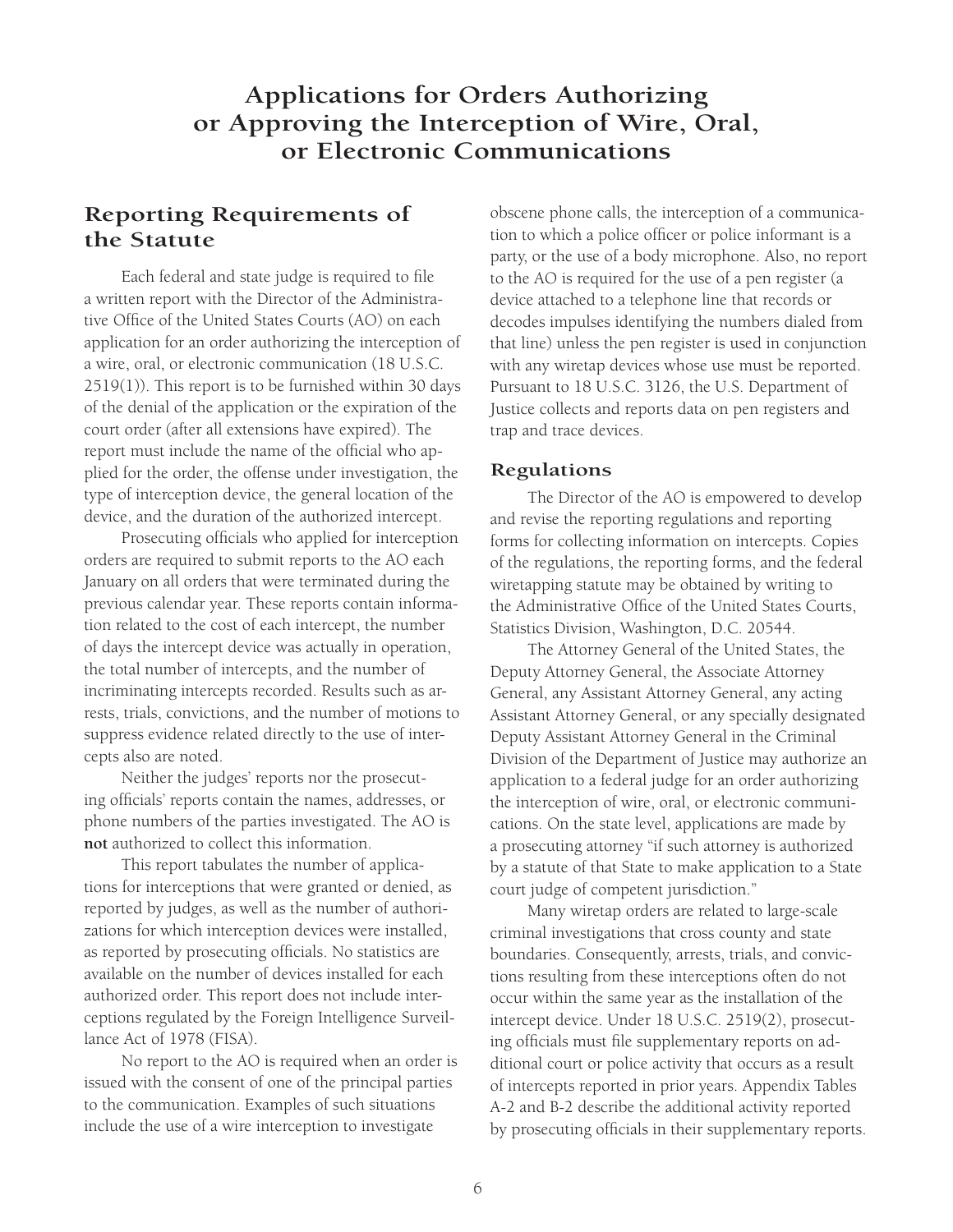Table 1 shows that 47 jurisdictions (the federal government, the District of Columbia, the Virgin Islands, and 44 states) currently have laws that authorize courts to issue orders permitting wire, oral, or electronic surveillance. During 2005, a total of 23 jurisdictions reported using at least one of these three types of surveillance as an investigative tool.

## **Summary and Analysis of Reports by Judges**

Data on applications for wiretaps terminated during calendar year 2005 appear in Appendix Tables A-1 (federal) and B-1 (state). The reporting numbers used in the appendix tables are reference numbers assigned by the AO; these numbers do not correspond to the authorization or application numbers used by the reporting jurisdictions. The same reporting number is used for any supplemental information reported for a communications intercept in future volumes of the *Wiretap Report.*

The number of wiretaps reported increased 4 percent in 2005. A total of 1,773 applications were reported as authorized in 2005, including 625 submitted to federal judges and 1,148 to state judges. One application was denied. Compared to the number approved during 2004, the number of applications reported as approved by federal judges in 2005 fell 14 percent (see sidebar on page 8). The number of applications approved by state judges rose 17 percent. Wiretap applications in New York (391 applications), California (235 applications), New Jersey (218 applications), and Florida (72 applications) accounted for 80 percent of all applications approved by state judges. The number of states reporting wiretap activity was higher than the number for last year (22 states reported such activity in 2005, compared to 19 in 2004). Ninety-seven separate state jurisdictions submitted reports for 2005, which is 12 more than the total for 2004.

## **Authorized Lengths of Intercepts**

Table 2 presents the number of intercept orders issued in each jurisdiction that provided reports, the number of amended intercept orders issued, the number of extensions granted, the average lengths of the original authorizations and their extensions, the total number of days the intercepts actually were in

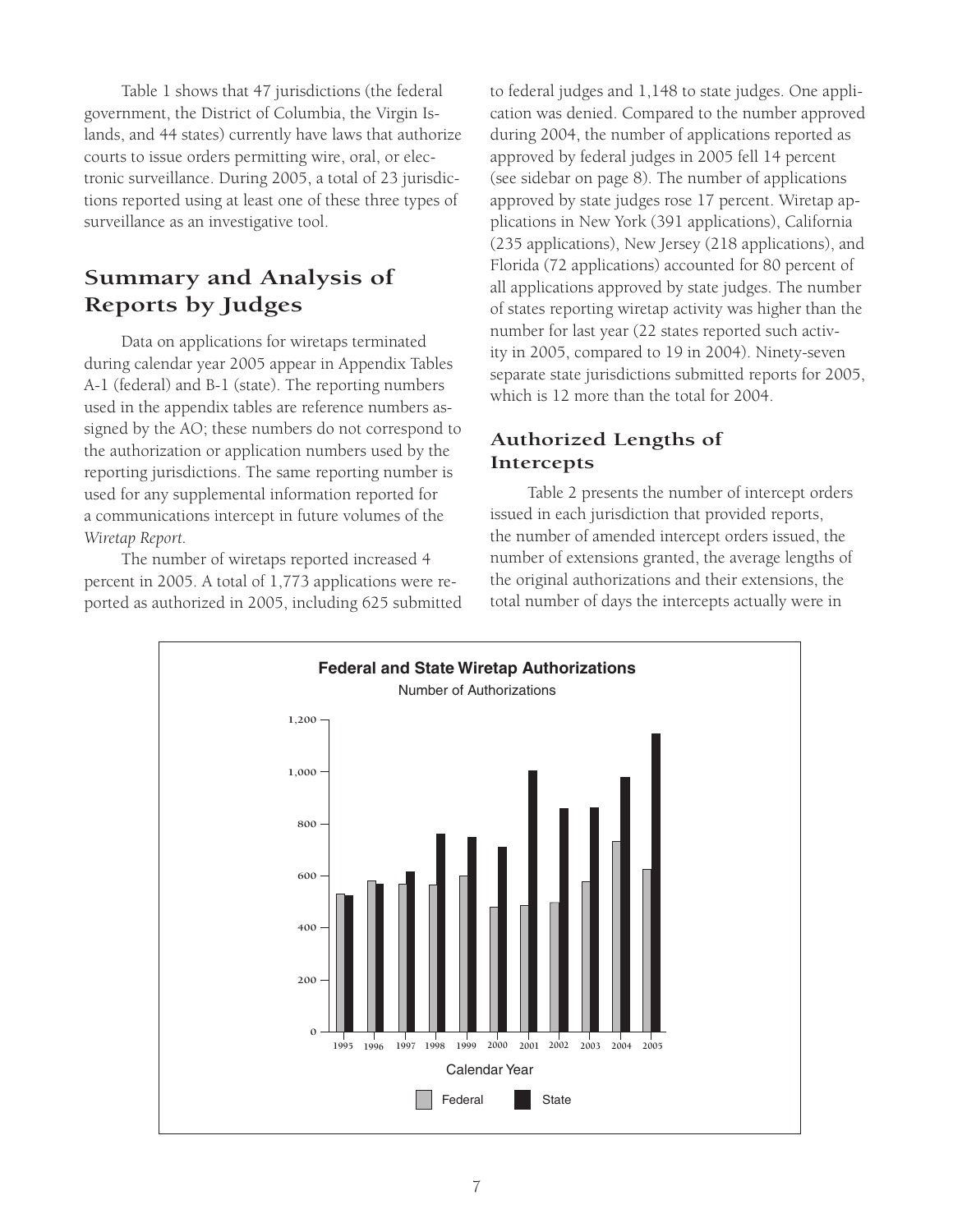operation, and the nature of the location where each interception of communications occurred. Most state laws limit the period of surveillance under an original order to 30 days. This period, however, can be lengthened by one or more extensions if the authorizing judge determines that additional time for surveillance is warranted.

During 2005, the average length of an original authorization was 28 days, the same as in 2004. A total of 1,360 extensions were requested and authorized in 2005, an increase of 1 percent. The average length of an extension was 28 days, the same as in 2004. The longest federal intercept occurred in the Southern District of New York, where an original 30-day order was extended nine times to complete a 287-day wiretap used in a racketeering investigation. Among state wiretaps terminating during 2005, the longest was used in a gambling investigation conducted in Queens County, New York; this wiretap, in use for 559 days, required a 30-day order to be extended 19 times. In contrast, 18 federal intercepts and 53 state intercepts each were in operation for less than a week.

#### **Locations**

The most common location specified in wiretap applications authorized in 2005 was "portable device, carried by/on individual," a category included for the first time in the *2000 Wiretap Report.* This category was added because wiretaps authorized for devices such as portable digital pagers and cellular telephones did not fit readily into the location categories provided prior to 2000. Since that time, the proportion of wiretaps involving fixed locations has declined as the use of mobile communications devices has become more prevalent. Table 2 shows that in 2005, a total of 91 percent (1,610 wiretaps) of all intercepts authorized involved portable devices such as these, which are not limited to fixed locations. This is an increase of 3 points over the percentage in 2004, when 88 percent of all intercepts involved portable devices.

The next most common specific location for the placement of wiretaps in 2005 was a "personal residence," a type of location that includes singlefamily houses, as well as row houses, apartments, and other multi-family dwellings. Table 2 shows that in 2005, a total of 3 percent (57 wiretaps) of all intercept devices were authorized for personal residences. One percent (21 wiretaps) were authorized for business

#### Federal Wiretaps

The Department of Justice indicated that it examined the decrease in the reported use of wiretaps in federal investigations reflected in this year's report to Congress as opposed to last year's report and provided the following comments: "While it appears that the number of federal wiretap-assisted investigations conducted pursuant to 18 U.S.C. 2518(1) declined last year, the numbers reported in the Administrative Office's report do not reflect a number of investigations not reported to the Department by the reporting deadline, as well as a large number of complex and/or sensitive investigations that continued into 2006 and thus could not be reported at this time. We believe that if these matters could have been included in the report, the report would reflect an increase in the use of federal wiretap-assisted investigations during Calendar Year 2005."

establishments such as offices, restaurants, and hotels. Combinations of locations were cited in 49 federal and state applications (3 percent of the total) in 2005. Two percent (28 wiretaps) were authorized for "other" locations, which included such places as prisons, pay telephones in public areas, and motor vehicles.

Pursuant to the Electronic Communications Privacy Act of 1986, a specific location need not be cited if the application contains a statement explaining why such specification is not practical or shows "a purpose, on the part of that person (under investigation), to thwart interception by changing facilities" (see 18 U.S.C. 2518 (11)). In these cases, prosecutors use "roving" wiretaps to target a specific person rather than a specific telephone or location. The Intelligence Authorization Act of 1999, enacted on October 20, 1998, amended 18 U.S.C. 2518 (11)(b) to provide that a specific facility need not be cited "if there is probable cause to believe that actions by the person under investigation could have the effect of thwarting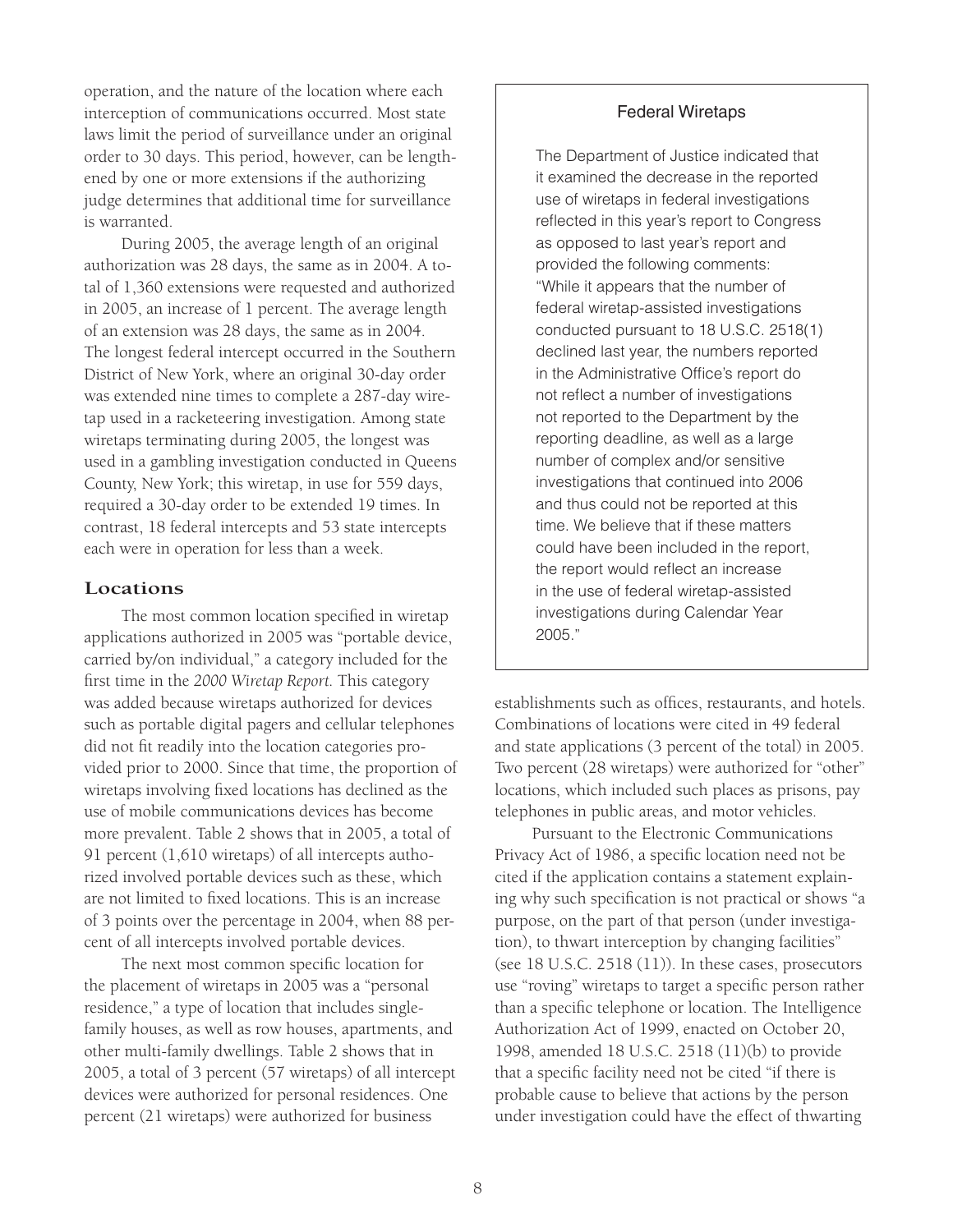interception from a specified facility." The amendment also specifies that "the order authorizing or approving the interception is limited to interception only for such time as it is reasonable to presume that the person identified in the application is or was reasonably proximate to the instrument through which such communication will be or was transmitted."

For 2005, authorizations for eight wiretaps indicated approval with a relaxed specification order, meaning they were considered roving wiretaps. This is an increase from 2004, when one wiretap was reported as a roving wiretap; however, the 2005 total is similar to those reported for 2003 and 2002 (six and nine, respectively). One roving wiretap approved in 2005 was a federal wiretap used in a racketeering investigation. The other seven roving wiretaps were reported by state authorities: four were used in narcotics investigations, one in a murder investigation, one in a racketeering investigation, and one in a money laundering investigation.

#### **Offenses**

Violations of drug laws and racketeering laws were the two most prevalent types of offenses investigated through communications intercepts. Homicide/ assault was the third most frequently recorded offense category, and gambling the fourth. Table 3 indicates that 81 percent of all applications for intercepts (1,433 wiretaps) authorized in 2005 cited a drug offense as the most serious offense under investigation. Many applications for court orders indicated that several criminal offenses were under investigation, but Table 3 includes only the most serious criminal offense named in an application. The use of federal intercepts to conduct drug investigations was most common in the Southern District of New York (37 applications), the Northern District of Illinois (31 applications), and the Central District of California (24 applications). On the state level, the largest number of drug-related intercepts was reported by the New York City Special Narcotics Bureau (148 applications), followed by Queens County of New York (100 applications) and Los Angeles County of California (85 applications). Nationwide, racketeering (94 orders) and homicide/assault (82 orders) were each specified in 5 percent of applications as the most serious offense under investigation. The categories of gambling (42 orders) and larceny/theft/robbery (16 orders) were specified in 2 percent and 1 percent of applications, respectively. Among the applications citing offenses counted under the category "other" in Table 3, the most frequently reported offenses were conspiracy (19 orders), fraud (17 orders), and corruption (11 orders).

## **Summary and Analysis of Reports by Prosecuting Officials**

In accordance with 18 U.S.C. 2519(2), prosecuting officials must submit reports to the AO no later than January 31 of each year for intercepts terminated during the previous calendar year. Appendix Tables A-1 and B-1 contain information from all prosecutors' reports submitted for 2005. Judges submitted 57 reports for which the AO received no corresponding reports from prosecuting officials. For these authorizations, the entry "NP" (no prosecutor's report) appears in the appendix tables. Some of the prosecutors' reports may have been received too late to include in this report, and some prosecutors delayed filing reports to avoid jeopardizing ongoing investigations. Information received after the deadline will be included in next year's *Wiretap Report.*

### **Nature of Intercepts**

Of the 1,773 communication interceptions authorized in 2005, reports submitted by prosecutors indicated that intercept devices were installed and results were reported in conjunction with a total of 1,694 orders. As shown in Table 2, orders for 22 wiretaps were approved for which no wiretaps actually were installed, and results from 57 wiretap orders were not available for reporting by the prosecutors. Table 4 presents information on the average number of intercepts per order, the number of persons whose communications were intercepted, the total number of communications intercepted, and the number of incriminating intercepts. Wiretaps varied extensively with respect to the above characteristics.

In 2005, installed wiretaps were in operation an average of 43 days, the same as the average number of days wiretaps were in operation in 2004. The most active federal wiretap occurred in the Southern District of New York, where a racketeering investigation involving the interception of cellular telephone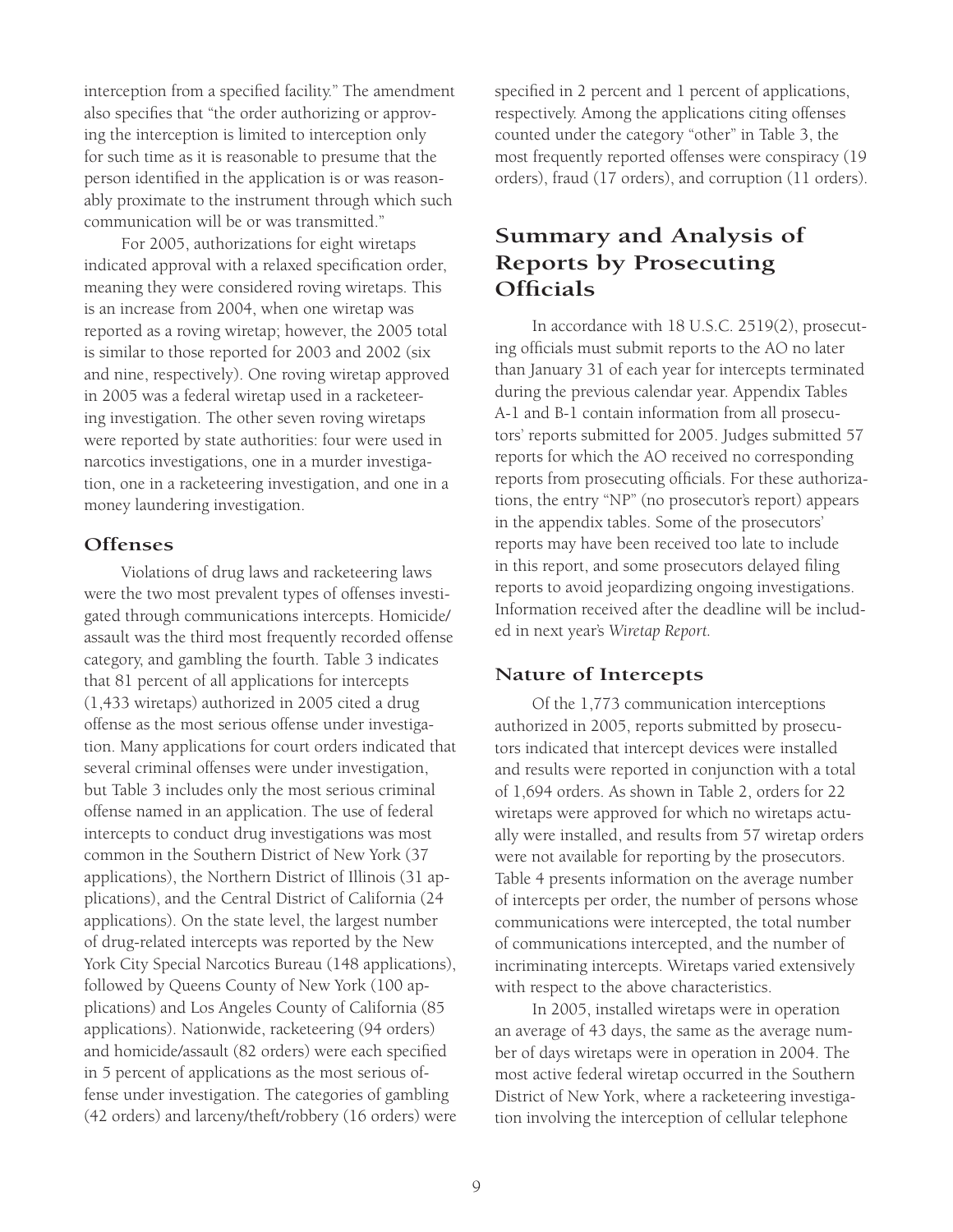

communications resulted in the interception of 51,712 messages over 287 days. The second most active federal intercept, also a cellular telephone wiretap, occurred in the Northern District of Texas as part of a racketeering investigation; this wiretap was active for 169 days and resulted in a total of 42,628 interceptions. The next most active federal wiretaps also involved cellular telephone intercepts: one wiretap lasting 109 days that was used in a prostitution investigation in the District of New Jersey produced an average of 335 interceptions per day, and one wiretap used in a smuggling investigation in the Central District of California for 135 days led to an average of 232 interceptions per day. For state authorizations, two jurisdictions reported wiretaps that produced an average of more than 600 intercepts per day: a wiretap used in a 30-day murder investigation in Los Angeles County, California, with an average of 666 intercepts per day, and a wiretap used in a 30-day narcotics investigation in San Diego County, California, with an average of 605 intercepts per day. Nationwide, in 2005 the average number of persons whose communications were intercepted per order in which intercepts were installed was 107, and the average number of communications intercepted was 2,835 per wiretap. An average of 629 intercepts

per installed wiretap produced incriminating evidence. The average percentage of incriminating intercepts per order was 22 percent in 2005, compared to 21 percent in 2004.

The three major categories of surveillance are wire communications, oral communications, and electronic communications. In the early years of wiretap reporting, nearly all intercepts involved telephone (wire) surveillance, primarily communications made via conventional telephone lines; the remainder involved microphone (oral) surveillance or a combination of wire and oral interception. With the passage of the Electronic Communications Privacy Act of 1986, a third category was added for the reporting of electronic communications, which most commonly involve digital-display paging devices or fax machines, but also may include some computer transmissions.

Table 6 presents the type of surveillance method used for each intercept installed. The most common method of surveillance reported was "phone wire communication," which includes all telephones (land line, cellular, cordless, and mobile). Telephone wiretaps accounted for 95 percent (1,609 cases) of intercepts installed in 2005. Of those, 1,537 wiretaps involved cellular/mobile telephones, either as the only type of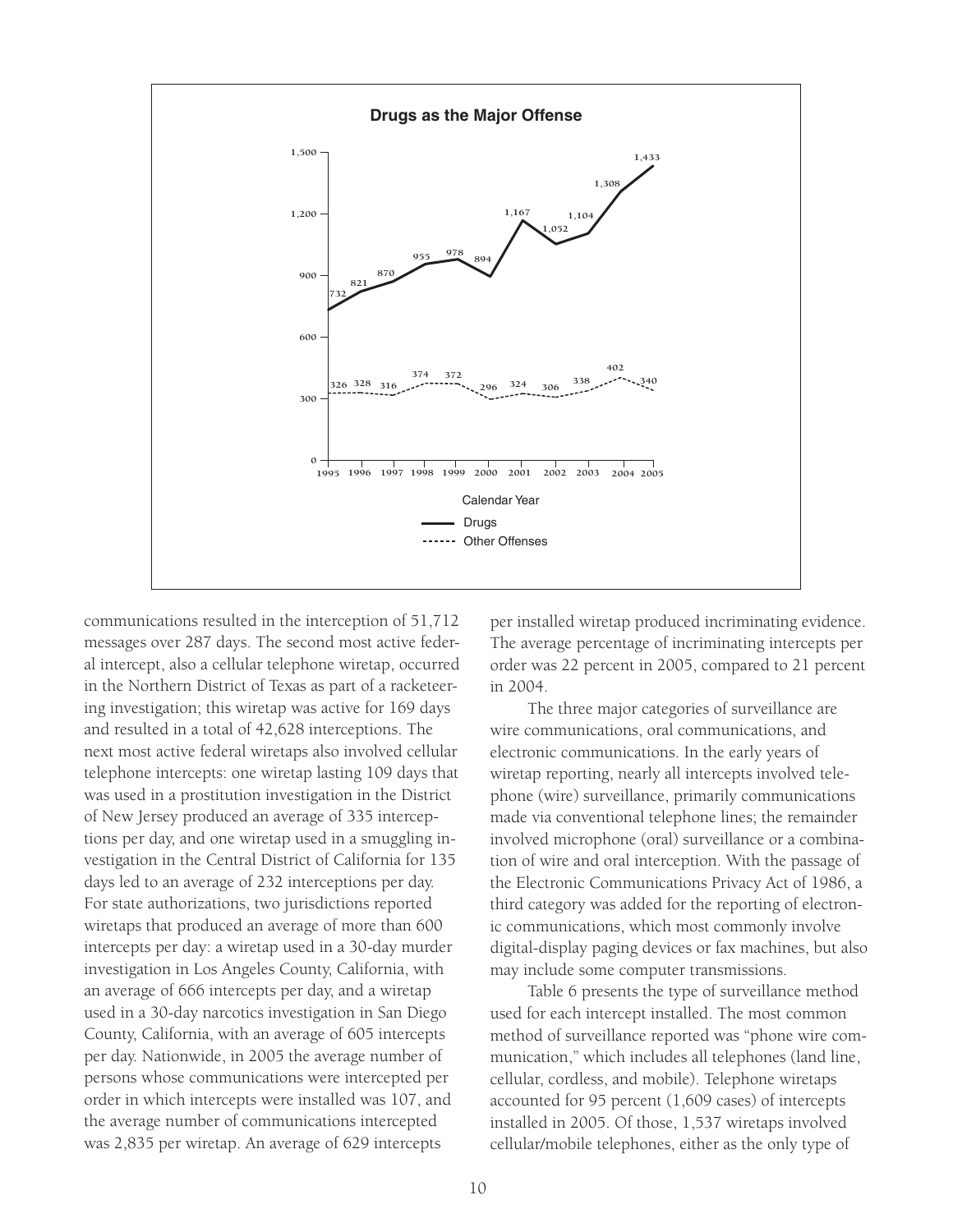device under surveillance (1,495 cases) or in combination with other types of telephones (42 cases).

The next most common method of surveillance reported was the electronic wiretap, which includes devices such as digital display pagers, voice pagers, fax machines, and transmissions via computer such as electronic mail. Electronic wiretaps accounted for 1 percent (23 cases) of intercepts installed in 2005; 15 of these involved electronic pagers, and 8 involved computers. Oral wiretaps including microphones were used in 1 percent of intercepts (18 cases). A combination of surveillance methods was used in 3 percent of intercepts (44 cases); of these combination intercepts, 93 percent (41 cases) included a mobile/cellular telephone as one of the devices monitored.

Public Law 106-197 amended 18 U.S.C. 2519(2)(b) in 2001 to require that reporting should reflect the number of wiretap applications granted in which encryption was encountered and whether such encryption prevented law enforcement officials from obtaining the plain text of communications intercepted pursuant to the court orders. In 2005, no instances were reported of encryption encountered during any

federal wiretap. State jurisdictions reported 13 instances of encryption encountered in wiretaps terminated in 2005; however, in none of these cases was encryption reported to have prevented law enforcement officials from obtaining the plain text of communications intercepted. In addition, state jurisdictions reported that encryption was encountered in 40 wiretaps that were terminated in calendar year 2004 or earlier, but were reported for the first time in 2005; in only one of these instances did the encryption prevent law enforcement officials from obtaining the plain text of communications intercepted.

### **Costs of Intercepts**

Table 5 provides a summary of expenses related to intercept orders in 2005. The expenditures noted reflect the cost of installing intercept devices and monitoring communications for the 1,525 authorizations for which reports included cost data. The average cost of intercept devices installed in 2005 was \$55,530, down 12 percent from the average cost in 2004. For federal wiretaps for which expenses were reported in 2005, the average cost was \$70,480, a 7 percent de-

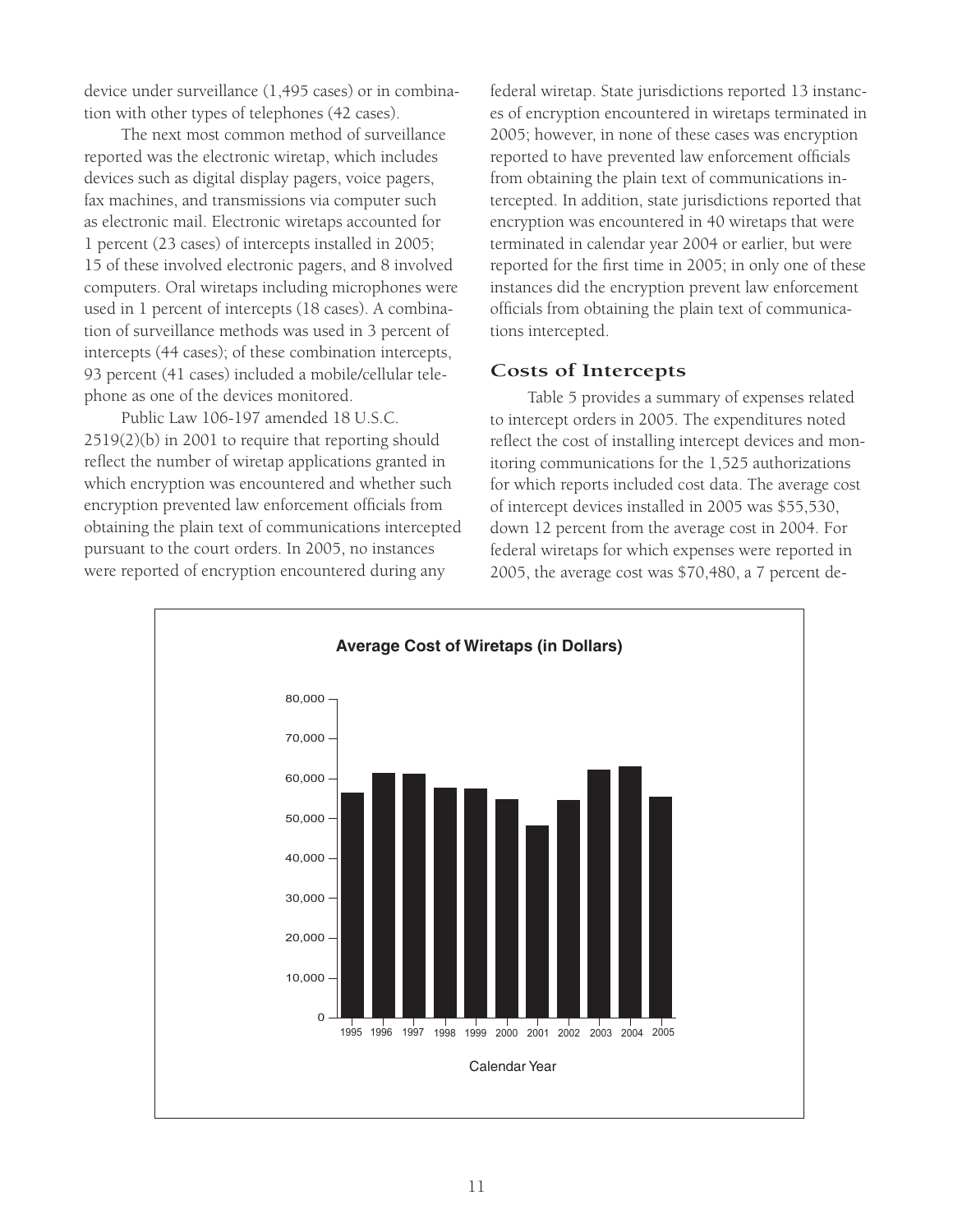crease from the average cost in 2004. The average cost of a state wiretap fell 13 percent to \$45,454 in 2005. For additional information, see Appendix Tables A-1 (federal) & B-1 (state).

### **Arrests and Convictions**

Table 6 presents the numbers of persons arrested and convicted as a result of interceptions reported as terminated in 2005. As of December 31, 2005, a total of 4,674 persons had been arrested based on interceptions of wire, oral, or electronic communications, 4 percent more than in 2004. Wiretaps terminated in 2005 resulted in the conviction of 776 persons as of December 31, 2005, which was 17 percent of the number of persons arrested. Federal wiretaps were responsible for 50 percent of the arrests and 31 percent of the convictions arising from wiretaps during 2005. A state wiretap in Somerset County, New Jersey, that resulted in the most arrests of any intercept terminated in 2005 was the lead wiretap of six intercepts authorized for a narcotics investigation that led to the arrest of 62 persons. The Southern District of New York reported the most arrests of any federal wiretap; a wiretap used in a racketeering investigation there yielded the arrest of 51 persons. The leader among state intercepts in producing convictions was a wiretap that was the lead wiretap of ten intercepts authorized in Rockland County, New York, for a narcotics investigation, which led to the conviction of 39 of the 40 persons arrested. The next largest number of convictions reported to have resulted from a state wiretap occurred in Queens County, New York, where the lead wiretap of nine intercepts authorized in a gambling investigation yielded the conviction of 31 persons. The District of South Carolina reported the most convictions of any federal wiretap; there the lead wiretap of two intercepts authorized in a narcotics investigation produced convictions for 32 of the 49 persons arrested. A wiretap that was the lead wiretap of two used in a narcotics investigation in the Eastern District of Wisconsin resulted in the conviction of all of the 27 persons arrested.

Federal and state prosecutors often note the importance of electronic surveillance in obtaining arrests and convictions. The Northern District of Georgia reported that a federal wiretap involving cellular telephone surveillance during a narcotics conspiracy investigation led to 28 arrests; in addition, the reporting officials stated that this wiretap "resulted in the seizure of 10 vehicles, 10 weapons, 40 pounds of marijuana, 592 kilos of cocaine, and \$8,000,000 in cash." Reporting officials in the Northern District of Illinois described a federal wiretap in use for 30 days in a narcotics investigation that resulted in 7 arrests, along with the seizure of 10 vehicles, 1 weapon, more than \$500,000 in cash, 100 pounds of marijuana, and 20,000 pills of MDMA (commonly known by the street name "ecstasy"). Incriminating communications obtained from a wiretap in the District of Arizona produced 11 arrests and the seizure of 4 vehicles, 15 weapons, 1 ton of marijuana, 5 kilos of cocaine, and more than \$100,000 in cash. Surveillance of cellular telephone communications reported by the Northern District of New York contributed to 15 arrests and the seizure of 13 vehicles, 80 kilos of marijuana, more than 4 kilos of MDMA, and more than \$1,000,000 in cash.

On the state level, officials in the office of the Wisconsin state attorney general reported that a standard telephone wiretap was used in a murder investigation, stating that "the case involves a 25+ year old homicide; without an admission by the conspirators it is unlikely we would be able to file charges." Officials in Los Angeles County, California, noted that a cellular telephone wiretap in use for 7 days resulted in 500 incriminating communications, the arrest of 5 persons, and the seizure of 81 kilograms of cocaine and approximately \$600,000 in U.S. currency. The district attorney in Davidson County, Tennessee, reported that interceptions obtained from a cellular telephone wiretap conducted over 201 days in a drug conspiracy investigation "allowed investigators to determine the identities of the out-of-state cocaine suppliers and allowed investigators to track drug loads being delivered in Nashville." In another investigation in Davidson County, Tennessee, the reporting official stated that "the interceptions were necessary to uncover a plot to have witnesses in a pending case murdered."

Because criminal cases involving the use of surveillance may still be under active investigation or prosecution, the final results of many of the wiretaps concluded in 2005 may not have been reported. Prosecutors will report additional costs, arrests, trials, motions to suppress evidence, and convictions related directly to these intercepts in future supplementary reports, which will be noted in Appendix Tables A-2 and B-2 of subsequent volumes of the *Wiretap Report.*